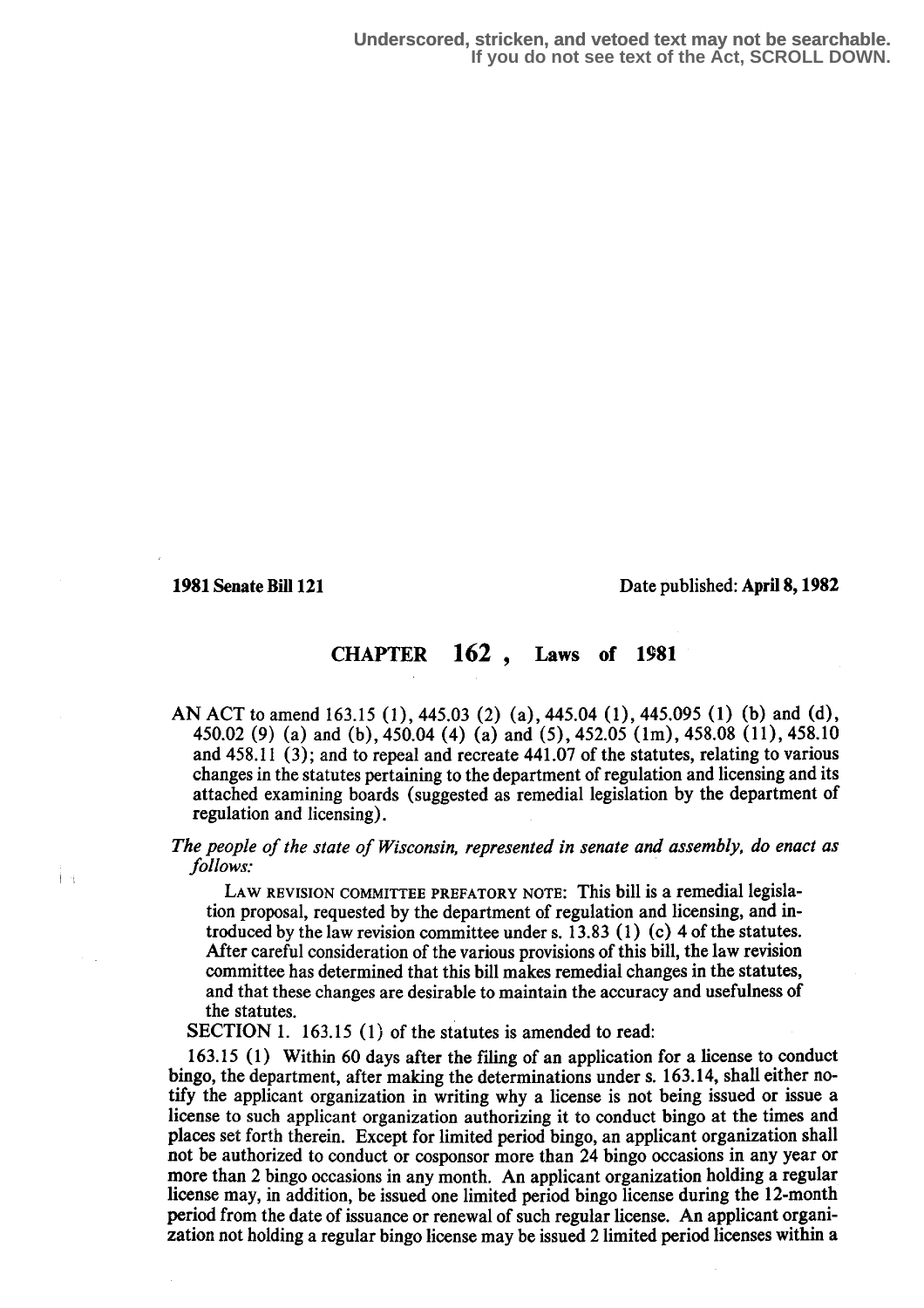## 975 CHAPTER 162

12-month period: A license issued under this subsection shall be effective for one year from the first day of the month of its issuance, the first occasion listed on the license and may be renewed annually, except that an applicant organization may request that the license expire on the first day of any month within the one-year licensure eriod.

NOTE: The current statutory requirement that a bingo license expire one year from the first day of the month of its issuance places an unnecessary burden on licensees that conduct their first bingo occasion several months after a license has been issued. Setting the expiration date at one year from the first day of the month of the first bingo occasion listed on the license will enable organizations to conduct all bingo occasions to which they are legally entitled in a 12-month period on one license.

This SECTION permits an applicant organization to request that a license expire on the first day of any month within the one year licensure period and thus will allow organizations to make the license expiration date coincide with the end of their fiscal year.

SECTION 2. 441.07 of the statutes is repealed and recreated to read:

441.07 Revocation. (1) The board may, after disciplinary proceedings conducted in accordance with rules promulgated under s.  $440.03$  (1), revoke, limit, suspend or deny renewal of a certificate of registration of a nurse, certificate of a nurse-midwife or license of a trained practical nurse, or may reprimand a nurse, nurse-midwife or trained practical nurse, if the board finds that the person committed any of the following:

(a) Fraud in the procuring or renewal of the certificate or license.

(b) One or more violations of this chapter or any rule adopted by the board under the authority of this chapter.

(c) Acts which show the nurse, nurse-midwife or trained practical nurse to be unfit or incompetent by reason of negligence, abuse of alcohol or other drugs or mental incompetency.

(d) Misconduct or unprofessional conduct.

(2) A certificate or license revoked may, after one year, upon application be reinstated by the board.

NOTE: Laws of 1979, chapter 317, required the board of nursing to certify nurse-midwives and amended s.  $441.07$  (1) of the statutes to permit the board to take disciplinary action against nurse-midwives. Because of the order in which legislation was signed, provisions permitting the board of nursing to discipline nurse-midwives were not included in the 1979 statutes. This SECTION corrects the omission of this authority.

SECTION 3. 445.03 (2) (a) of the statutes is amended to read:

445.03 (2) (a) Make and enforce rules and regulations not inconsistent with this chapter establishing professional and business ethics fox the profession of funeral directors and embalmers and for the general conduct of the business of funeral directing and embalming, and for the examination and licensing of funeral directors and embalmers and the registration of apprentices.

SECTION 4. 445.04 (1) of the statutes is amended to read:

445.04 (1) The business of a funeral director must be conducted in a funeral establishment equipped for the care and preparation for burial or transportation of dead human bodies. What shall be deemed "necessary equipment" shall be defined in the rules and regulations.

NOTE: The use of "rules" is a sufficient and correct reference to rules promulgated by the department of regulation and licensing in the Wisconsin administrative code.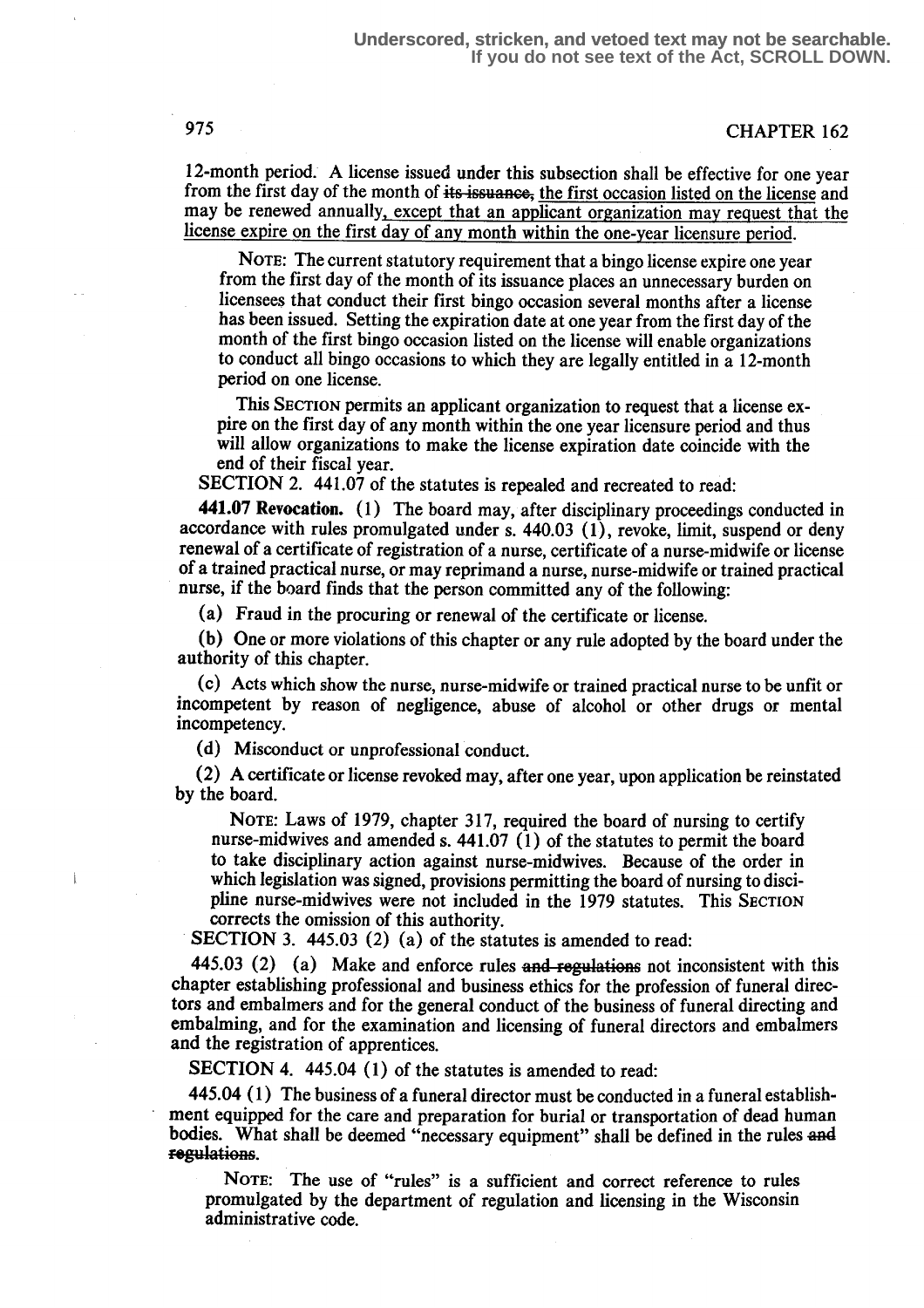## CHAPTER 162 976

SECTION 5. 445.095 (1) (b) and (d) of the statutes are amended to read:

445.095 (1) (b) All apprentices under this chapter shall be paid  $a$  at least the minimum wage of at least \$25 per week in effect in this state.

(d) All apprentices registered under this section shall be required to report at least semiannually to the examining board monthly, and semiannually on May  $15$  and Novem-(d) All apprentices registered under this section shall be required to report at least<br>semiannually to the examining board monthly, and semiannually on May 15 and Novem-<br>ber-15, upon forms provided by the examining board. contain such the information as required by the examining board requires. Failure to submit the required reports shall constitute justification for termination of the apprenticeship.

NOTE: This SECTION deletes an obsolete provision in section 445.095 (1) (b) . Apprentices must be paid at least the state's current minimum wage.

The funeral directors and embalmers examining board is in the process of restructuring its apprenticeship program. The amendment to section 445.095 (1) (d) will enable the board to require apprentices to submit reports less

frequently than the current semiannual requirement.

SECTION 6. 450.02 (9) (a) and (b) of the statutes are amended to read:

450.02 (9) (a) Every pharmacy and store conducted under the supervision of a registered pharmacist shall be registered on June 1 of odd-numbered even-numbered years with the examining board on application forms prescribed by the examining board and provided for that purpose by the department, on request, and the department shall thereupon issue a suitable certificate of registration to such persons which permit shall be conspicuously displayed in a front window or door of the place of business. Applications for registration as a pharmacy or drugstore shall include information regarding the names of all pharmacists, assistant pharmacists and registered apprentices who are employed therein. Only places in charge of a registered pharmacist and holding a permit as a pharmacy may use the title "pharmacy", "pharmacists", "apothecary" or "drugstore", or use customary titles, symbols or insignia and each shall be under the separate management of a registered pharmacist who shall not engage to manage or supervise more than one such place, except that a registered pharmacist may be in charge of not more than 2 hospital pharmacies which provide only pharmaceutical services to patients registered by a hospital having 100 beds or less. This section does not prevent a person from owning and conducting more than one pharmacy if each is under the separate supervision of a registered pharmacist.

(b) For the registration of every new drugstore or any drugstore upon a change of ownership required to be registered, there shall be paid the registration fee under s. 440.05 (8) and an inspection shall be performed. Premises considered to be unsatisfactory at the time of the original inspection may be reinspected. Renewal fees are payable on June 1 of odd-numbered even-numbered years after registration. Duplicate permits for the operation of a drugstore, pharmacy or any similar place of business shall be granted by the examining board and issued by the department on receipt of the fee under s. 440.05 (7).

SECTION 7. 450.04 (4) (a) and (5) of the statutes are amended to read:

450.04 (4) (a) For the issuance of such permit there shall be paid the registration fee specified in s. 440.05 (8) . Upon biennial renewal of registration all permit holders shall pay the amount specified in s. 440.05 (8), payable on May 31 of the edd-numbered evennumbered year following issuance of the permit.

(5) No person may engage in the sale or distribution at wholesale of a prescription drug, as defined in s. 450.07 (1) (a) 1, to any of the classes of persons enumerated in s. 450.07 (8) without first obtaining a license for such purpose from the examining board. Licenses expire on May 31 of the odd-numbered even-numbered years after issuance.